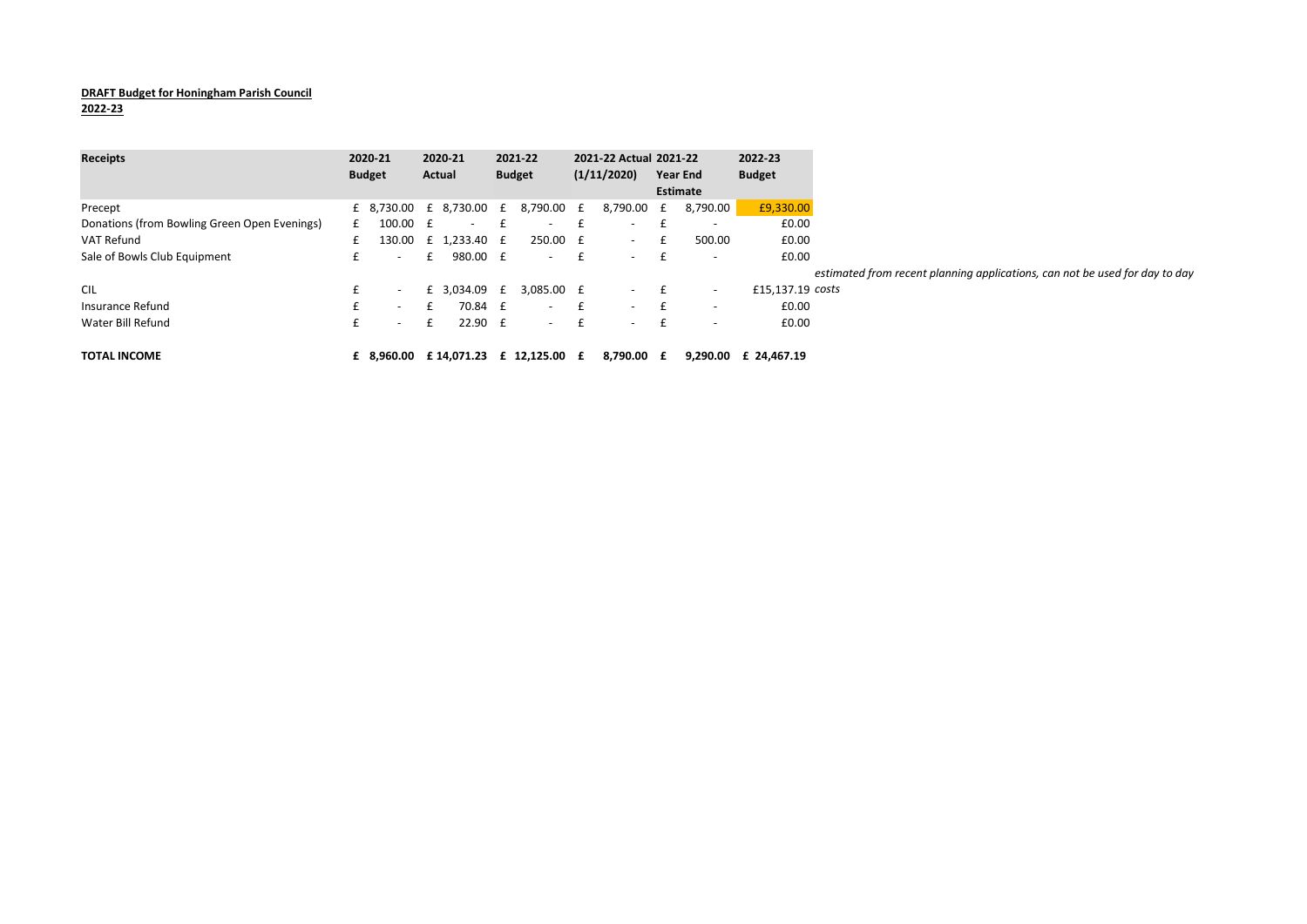|                                                  | 2020-21 |               | 2020-21      |                          | 2021-22     |                                    | 2021-22 Actual 2021-22 |                          |                    |                          | 2022-23             |                                                                                 |
|--------------------------------------------------|---------|---------------|--------------|--------------------------|-------------|------------------------------------|------------------------|--------------------------|--------------------|--------------------------|---------------------|---------------------------------------------------------------------------------|
|                                                  |         | <b>Budget</b> |              | Actual                   |             | <b>Budget</b>                      |                        | (1/11/2020)              |                    | <b>Year End</b>          | <b>Budget</b>       |                                                                                 |
| <b>Payments</b>                                  |         |               |              |                          |             |                                    |                        |                          |                    | <b>Estimate</b>          |                     |                                                                                 |
| <b>Administration Costs</b>                      |         |               |              |                          |             |                                    |                        |                          |                    |                          |                     |                                                                                 |
|                                                  |         |               |              |                          |             |                                    |                        |                          |                    |                          |                     | Includes scale point increase and estimated pay rise 2% and contingency of 10   |
| Salary Costs (inc travel expenses)               | £       |               |              | 4,273.36 £ 3,622.28 £    |             | 3,900.00 £                         |                        | 2,392.26                 | £                  | 3,700.00                 |                     | £3,900.00 hours overtime                                                        |
| <b>Office Costs</b>                              | f       | 325.00        | $\mathbf{f}$ | 372.57 £                 |             | 325.00 £                           |                        | 135.00 £                 |                    | 235.00                   | £260.00             |                                                                                 |
| NPTS Membership & Training                       | £       | 300.00        | £            | 95.90 £                  |             | 200.00 £                           |                        | $\overline{\phantom{a}}$ | $\mathbf{f}$       | 87.90                    |                     | £200.00 membership 1% of precept                                                |
| Insurance                                        | £       | 650.00 £      |              | 566.59 £                 |             | 530.00 £                           |                        | 520.13                   | f                  | 520.13                   | £530.00             |                                                                                 |
| <b>Internal Audit Fees</b>                       | £       | 60.00         | £            | 23.00 £                  |             | 60.00 £                            |                        | 23.00                    | £                  | 23.00                    | £60.00              |                                                                                 |
| <b>External Audit Fees</b>                       | £       | $\sim$        | £            | $\sim$                   | $\mathbf f$ | $\sim$                             | £                      | $\sim$                   | $\pmb{\mathsf{f}}$ | $\sim$                   |                     | £200.00 If income during 2022-23 is over £25,000 external audit fees will apply |
| Information Commissioner's Office - Registration | £       | 35.00         | £            | 35.00 £                  |             | 35.00                              | $\mathbf{f}$           | 35.00                    | £                  | 35.00                    | £35.00              |                                                                                 |
| Play Area Inspection                             | £       | 85.00 £       |              | 80.00 £                  |             | 85.00 £                            |                        | 80.00                    | £                  | 80.00                    | £85.00              |                                                                                 |
| Village Hall Hire                                | £       | 30.00 £       |              | 35.97 £                  |             | 200.00 £                           |                        | $\overline{\phantom{a}}$ | £                  | 200.00                   | £200.00             |                                                                                 |
| Donations - Parish Pump                          | £       | 200.00 £      |              | $\overline{\phantom{a}}$ | £           | 200.00                             | £                      | $\overline{\phantom{a}}$ | £                  | 200.00                   |                     | £200.00 Donation towards production costs of newsletter                         |
| Donations - Village Hall                         | £       | 200.00        | £            |                          | £           | 200.00                             | $\mathbf{f}$           | $\overline{\phantom{a}}$ | £                  | $\overline{\phantom{a}}$ |                     | £200.00 Donation towards hall running costs                                     |
| <b>Election Costs (Reserves)</b>                 | £       | 100.00        | £            | 100.00 £                 |             | 100.00 £                           |                        | $\overline{\phantom{a}}$ | £                  | 100.00                   |                     | £100.00 Reserve for potential costs of election                                 |
|                                                  |         |               |              |                          |             |                                    |                        |                          |                    |                          |                     | Reserve for purchase of future computer/printer. Intended to build up reserves  |
| Computer Purchase (Reserves)                     | £       | 100.00        | £            | $100.00$ £               |             | 100.00 £                           |                        | $\overline{\phantom{0}}$ | £                  | 100.00                   |                     | £100.00 over 4-5 years when anticipated they will need replacing.               |
| Grants                                           | £       | 500.00 £      |              | $\sim$                   | £           | 450.00 £                           |                        | $\overline{a}$           | $\pmb{\mathsf{f}}$ | $\overline{a}$           |                     | £0.00 Grants scheme not utilised due to Covid. Reserves used for 2022-23        |
| <b>Sub-Total Administration Costs</b>            |         |               |              |                          |             | £ 6,858.36 £ 5,031.31 £ 6,385.00 £ |                        | 3,185.39                 | £                  |                          | 5,281.03 £ 6,070.00 |                                                                                 |
| <b>Maintenance</b>                               |         |               |              |                          |             |                                    |                        |                          |                    |                          |                     |                                                                                 |
| Electricity - Bowls Club                         | £       | 140.00 £      |              | 45.11 £                  |             |                                    | £                      | $\overline{\phantom{a}}$ | $\mathbf{f}$       | $\overline{\phantom{a}}$ | £0.00               |                                                                                 |
| Water - Bowls Club                               | £       | 100.00 £      |              | 51.35 £                  |             | $\blacksquare$                     | £                      | 34.21                    | $\mathbf{f}$       | 34.21                    |                     | £0.00 Building removed Oct 2020                                                 |
| Maintanence - Bowls Club                         | £       | 500.00 £      |              | 11.37 £                  |             | $\blacksquare$                     | £                      | $\overline{\phantom{a}}$ | £                  | $\sim$                   | £0.00               |                                                                                 |
| Maintanence - Play Area inc Bowling Green        | £       | 300.00 £      |              | 350.00 £                 |             | 565.00 £                           |                        | $\sim$                   | $\pmb{\mathsf{f}}$ | 565.00                   |                     | £500.00 unused money will be saved for new play equipment                       |
| Maintenance - Village General                    | £       | 450.00 £      |              | 42.97 £                  |             | 450.00 £                           |                        | 717.46                   | $\mathbf{f}$       | 1,000.00                 | £1,000.00           |                                                                                 |
| Dog Bin Emptying                                 | £       | 182.00 £      |              | $\sim$                   | £           | 190.00 £                           |                        | $\overline{\phantom{a}}$ | £                  | 130.00                   |                     | £560.00 Based on 3 bins, emptied weekly                                         |
| Grass Cutting - Play Area                        | £       | 200.00        | $\mathbf{f}$ | 780.00 £                 |             | 800.00 £                           |                        | 780.00                   | £                  | 780.00                   | £800.00             |                                                                                 |
| Grass cutting - Bowling Green                    | £       |               | £            |                          | £           | 400.00 £                           |                        |                          | £                  |                          |                     | £400.00 based on quote from grass cutter for extra 50% on current bill          |
| <b>Sub-Total Maintenance Costs</b>               |         |               |              |                          |             | £ 1,872.00 £ 1,280.80 £ 2,405.00 £ |                        | 1,531.67 £               |                    |                          | 2,509.21 £ 3,260.00 |                                                                                 |
| <b>Projects</b>                                  |         |               |              |                          |             |                                    |                        |                          |                    |                          |                     |                                                                                 |
| Removal of Bowls Club                            | £       |               |              | £ 1,944.00 £             |             |                                    |                        |                          |                    |                          | £                   |                                                                                 |
| Sub-total projects                               | £       |               |              | £ 1,944.00 £             |             |                                    | £                      |                          | £                  |                          | £                   |                                                                                 |
| <b>TOTAL EXPENDITURE</b>                         |         |               |              |                          |             | £ 8,730.36 £ 8,256.11 £ 8,790.00 £ |                        | 4,717.06 £               |                    |                          | 7,790.24 £ 9,330.00 |                                                                                 |